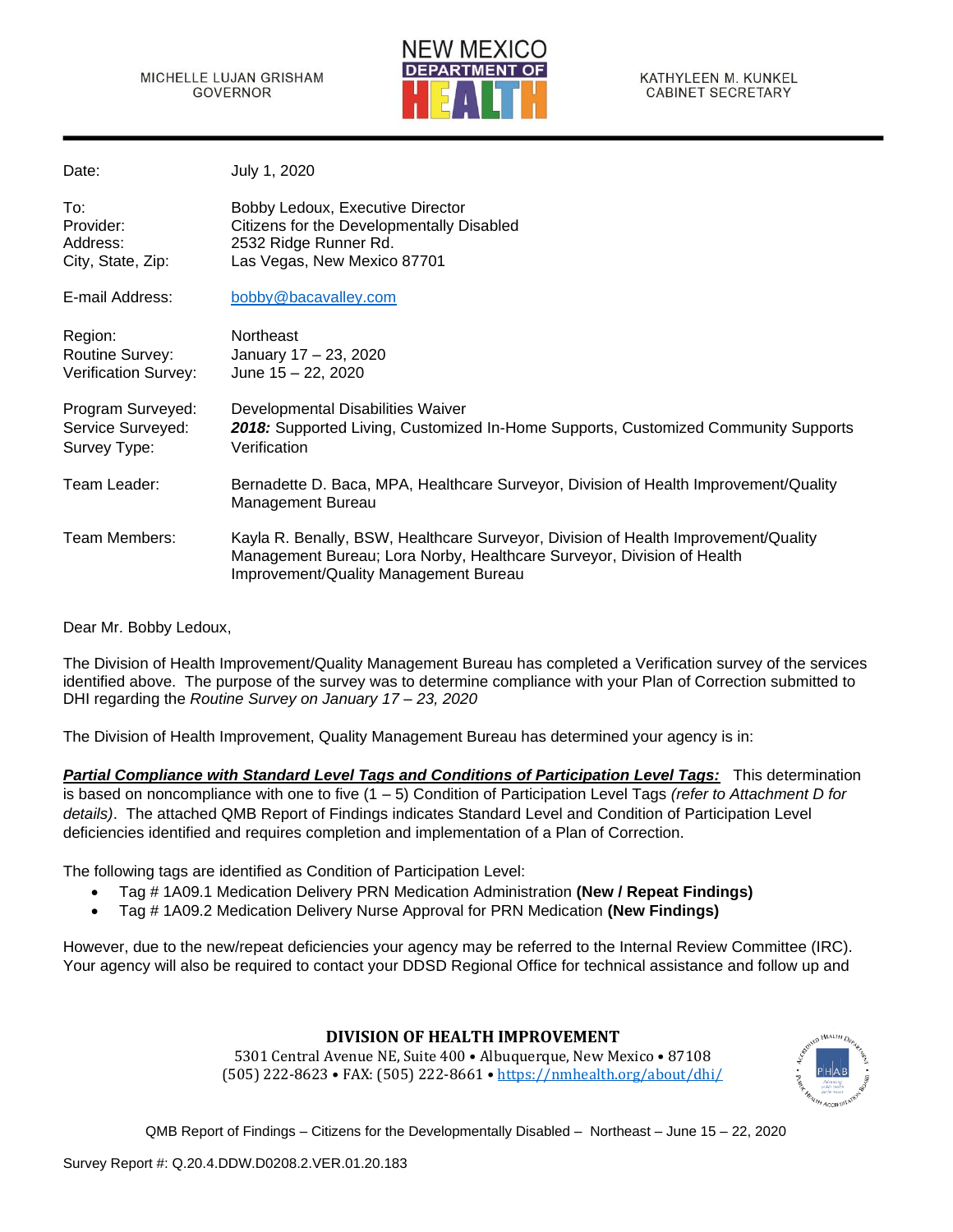complete the Plan of Correction document attached at the end of this report. Please respond to the Plan of Correction Coordinator within 10 business days of receipt of this letter.

## **Plan of Correction:**

The attached Report of Findings identifies the new/repeat Standard Level deficiencies found during your agency's verification compliance review. You are required to complete and implement a Plan of Correction. Your agency has a total of 10 business days from the receipt of this letter. The Plan of Correction must include the following:

- 1. Evidence your agency has contacted your DDSD Regional Office for technical assistance;
- 2. A Plan of Correction detailing Quality Assurance/Quality Improvement processes to prevent your agency from receiving deficiencies in the future. Please use the format provided at the end of this report;
- 3. Documentation verifying that newly cited deficiencies have been corrected.

#### **Submission of your Plan of Correction:**

Please submit your agency's Plan of Correction and documentation verifying correction of survey deficiencies within 10 business days of receipt of this letter to the parties below:

## **1. Quality Management Bureau, Attention: Plan of Correction Coordinator 5301 Central Ave. NE Suite 400, New Mexico 87108** [MonicaE.Valdez@state.nm.us](mailto:MonicaE.Valdez@state.nm.us)

## **2. Developmental Disabilities Supports Division Regional Office for region of service surveyed**

Failure to submit your POC within the allotted 10 business days may result in the imposition of a \$200 per day Civil Monetary Penalty until it is received, completed and/or implemented.

Please contact the Plan of Correction Coordinator, Monica Valdez at 505-273-1930 or email at: [MonicaE.Valdez@state.nm.us](mailto:MonicaE.Valdez@state.nm.us) if you have questions about the Report of Findings or Plan of Correction. Thank you for your cooperation and for the work you perform.

Sincerely,

Bernadette D. Baca, MPA

Bernadette D. Baca, MPA Team Lead/Healthcare Surveyor Division of Health Improvement Quality Management Bureau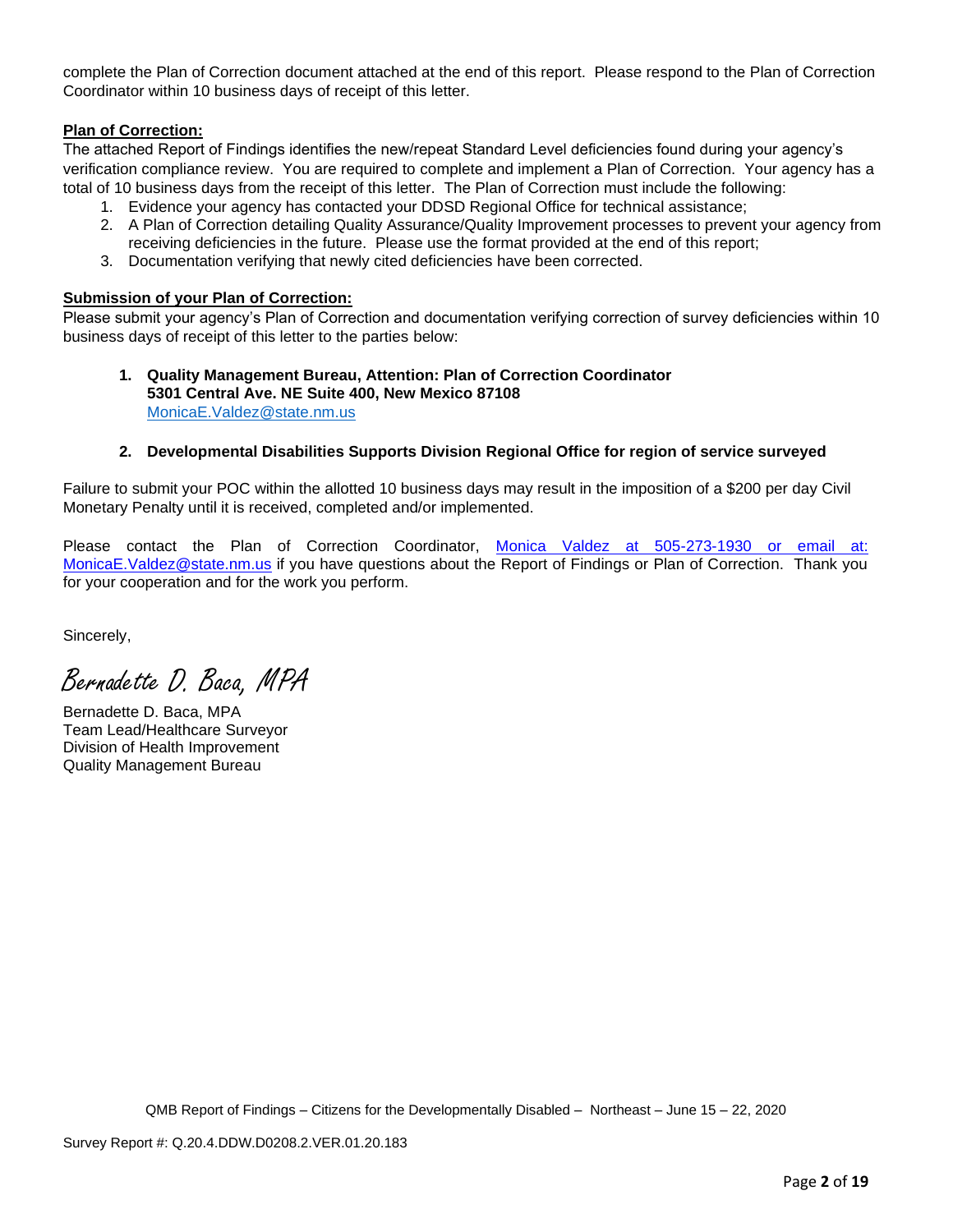| <b>Survey Process Employed:</b>                                      |                                                                                                                                                                                                                      |
|----------------------------------------------------------------------|----------------------------------------------------------------------------------------------------------------------------------------------------------------------------------------------------------------------|
| <b>Administrative Review Start Date:</b>                             | June 15, 2020                                                                                                                                                                                                        |
| Contact:                                                             | <b>Citizens for the Developmentally Disabled</b><br>Cassandra Gonzales, Program Coordinator<br>Anita Lopez, Nurse                                                                                                    |
|                                                                      | DOH/DHI/QMB<br>Bernadette D. Baca, MPA, Team Lead/Healthcare Surveyor                                                                                                                                                |
| On-site Entrance Conference Date:                                    | June 15, 2020                                                                                                                                                                                                        |
| Present:                                                             | <b>Citizens for the Developmentally Disabled</b><br>Cassandra Gonzales, Program Coordinator<br>Anita Lopez, Nurse                                                                                                    |
|                                                                      | <b>DOH/DHI/QMB</b><br>Bernadette D. Baca, MPA, Team Lead/Healthcare Surveyor                                                                                                                                         |
| <b>Exit Conference Date:</b>                                         | June 22, 2020                                                                                                                                                                                                        |
| Present:                                                             | <b>Citizens for the Developmentally Disabled</b><br>Bobby Ledoux, Executive Director<br>Cassandra Gonzales, Program Coordinator<br>Mona Martinez, Office Manager<br>Anita Lopez, Nurse                               |
|                                                                      | <b>DOH/DHI/QMB</b><br>Bernadette D. Baca, MPA, Team Lead/Healthcare Surveyor<br>Kayla R. Benally, BSW, Healthcare Surveyor<br>Lora Norby, Healthcare Surveyor<br>Wolf Krusemark, BFA, Healthcare Surveyor Supervisor |
|                                                                      | <b>DDSD - Northeast Regional Office</b><br>Angela Pacheco, Regional Manager                                                                                                                                          |
| <b>Administrative Locations Visited:</b>                             | 0 (Note: No administrative locations visited due to COVID-19<br>Public Health Emergency.)                                                                                                                            |
| Total Sample Size:                                                   | 5                                                                                                                                                                                                                    |
|                                                                      | 0 - Jackson Class Members<br>5 - Non-Jackson Class Members                                                                                                                                                           |
|                                                                      | 4 - Supported Living<br>1 - Customized In-Home Supports<br>5 - Customized Community Supports                                                                                                                         |
| Persons Served Records Reviewed                                      | 5                                                                                                                                                                                                                    |
| Direct Support Personnel Interviewed during<br><b>Routine Survey</b> | 3                                                                                                                                                                                                                    |
| Direct Support Personnel Records Reviewed                            | 18                                                                                                                                                                                                                   |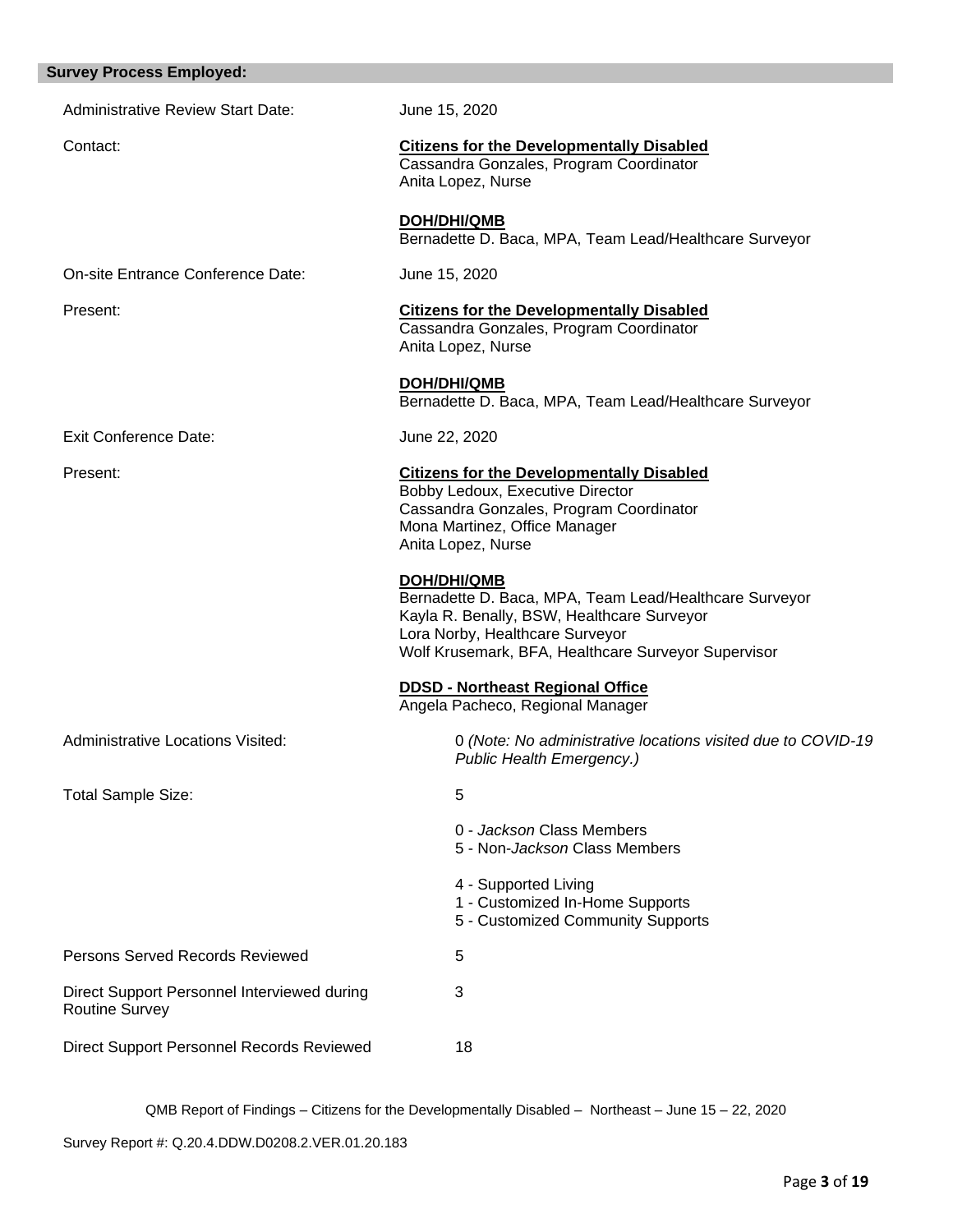Nurse Interview completed during 1 Routine Survey

Administrative Processes and Records Reviewed:

- Medicaid Billing/Reimbursement Records for all Services Provided
- Accreditation Records
- Oversight of Individual Funds
- Individual Medical and Program Case Files, including, but not limited to:
	- <sup>o</sup>Individual Service Plans
	- Progress on Identified Outcomes
	- <sup>o</sup>Healthcare Plans
	- Medication Administration Records
	- Medical Emergency Response Plans
	- Therapy Evaluations and Plans
	- Healthcare Documentation Regarding Appointments and Required Follow-Up Other Required Health Information
- Internal Incident Management Reports and System Process / General Events Reports
- Personnel Files, including nursing and subcontracted staff
- Staff Training Records, Including Competency Interviews with Staff
- Agency Policy and Procedure Manual
- Caregiver Criminal History Screening Records
- Consolidated Online Registry/Employee Abuse Registry
- Human Rights Committee Notes and Meeting Minutes
- Evacuation Drills of Residences and Service Locations
- Quality Assurance / Improvement Plan
- CC: Distribution List: DOH Division of Health Improvement
	- DOH Developmental Disabilities Supports Division
	- DOH Office of Internal Audit
	- HSD Medical Assistance Division

NM Attorney General's Office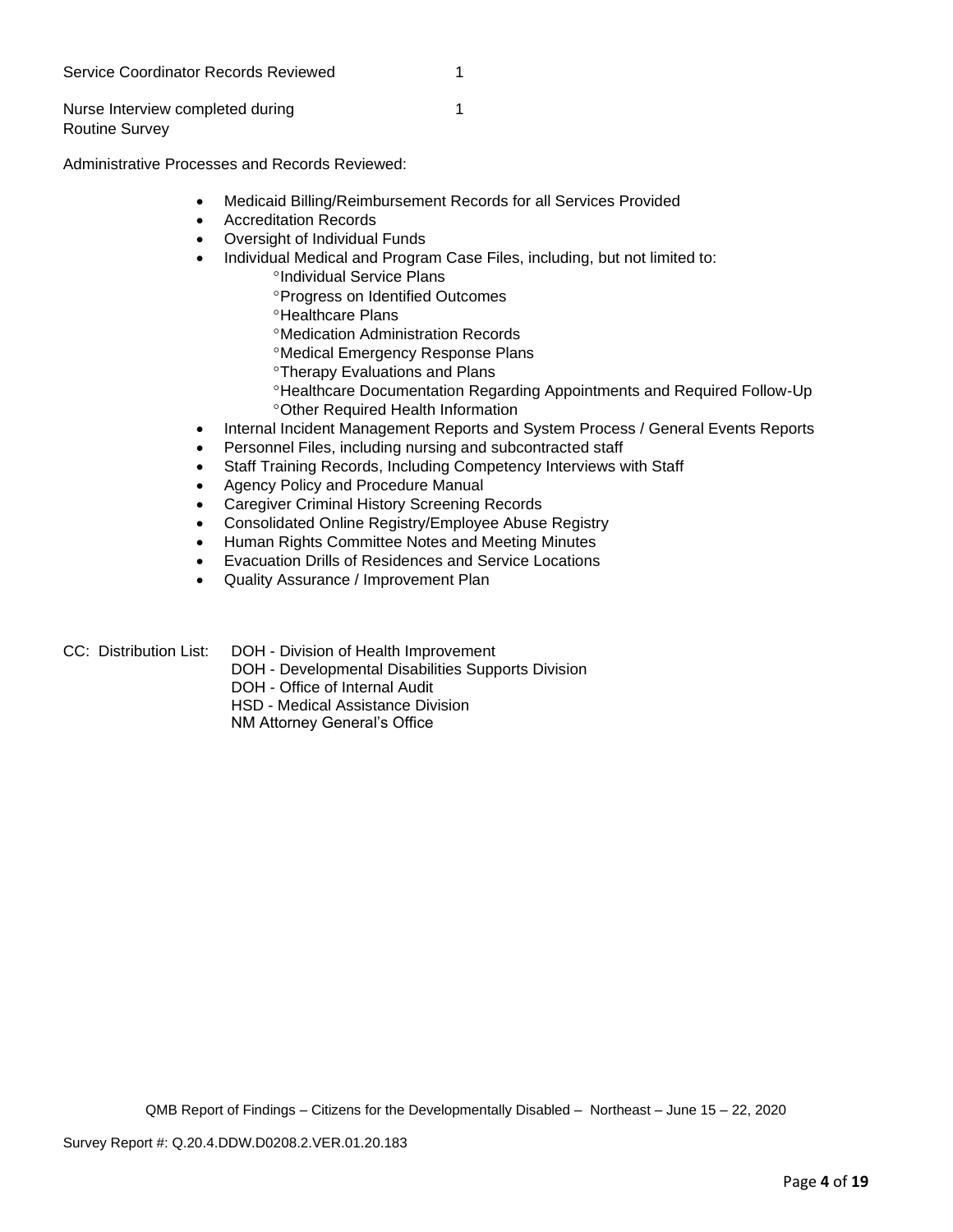## **Department of Health, Division of Health Improvement QMB Determination of Compliance Process**

The Division of Health Improvement, Quality Management Bureau (QMB) surveys compliance of the Developmental Disabilities Waiver (DDW) standards and other state and federal regulations. For the purpose of the LCA / CI survey the CMS waiver assurances have been grouped into four (4) Service Domains: Plan of Care (ISP Implementation); Qualified Providers; Health, Welfare and Safety; and Administrative Oversight (note that Administrative Oversight listed in this document is not the same as the CMS assurance of Administrative Authority. Used in this context it is related to the agency's operational policies and procedures, Quality Assurance system and Medicaid billing and reimbursement processes.)

The QMB Determination of Compliance process is based on provider compliance or non-compliance with standards and regulations identified during the on-site survey process and as reported in the QMB Report of Findings. All areas reviewed by QMB have been agreed to by DDSD and DHI/QMB and are reflective of CMS requirements. All deficiencies (non-compliance with standards and regulations) are identified and cited as either a Standard level deficiency or a Condition of Participation level deficiency in the QMB Reports of Findings. All deficiencies require corrective action when non-compliance is identified.

Each deficiency in your Report of Findings has been predetermined to be a Standard Level Deficiency, a Condition of Participation Level Deficiency, if below 85% compliance or a non-negotiable Condition of Participation Level Deficiency. Your Agency's overall Compliance Determination is based on a Scope and Severity Scale which takes into account the number of Standard and Condition Level Tags cited as well as the percentage of Individuals affected in the sample.

## **Conditions of Participation (CoPs)**

CoPs are based on the Centers for Medicare and Medicaid Services, Home and Community-Based Waiver required assurances, in addition to the New Mexico Developmental Disability Waiver (DDW) Service Standards. The Division of Health Improvement (DHI), in conjunction with the Developmental Disability Support Division (DDSD), has identified certain deficiencies that have the potential to be a Condition of Participation Level, if the tag falls below 85% compliance based on the number of people affected. Additionally, there are what are called nonnegotiable Conditions of Participation, regardless if one person or multiple people are affected. In this context, a CoP is defined as an essential / fundamental regulation or standard, which when out of compliance directly affects the health and welfare of the Individuals served. If no deficiencies within a Tag are at the level of a CoP, it is cited as a Standard Level Deficiency.

## *Service Domains and CoPs for Living Care Arrangements and Community Inclusion are as follows:*

**Service Domain: Service Plan: ISP Implementation -** *Services are delivered in accordance with the service plan, including type, scope, amount, duration and frequency specified in the service plan.*

#### **Potential Condition of Participation Level Tags, if compliance is below 85%:**

- **1A08.3 –** Administrative Case File: Individual Service Plan / ISP Components
- **1A32 –** Administrative Case File: Individual Service Plan Implementation
- **LS14 –** Residential Service Delivery Site Case File (ISP and Healthcare Requirements)
- **IS14 –** CCS / CIES Service Delivery Site Case File (ISP and Healthcare Requirements)

**Service Domain: Qualified Providers -** *The State monitors non-licensed/non-certified providers to assure adherence to waiver requirements. The State implements its policies and procedures for verifying that provider training is conducted in accordance with State requirements and the approved waiver.*

#### **Potential Condition of Participation Level Tags, if compliance is below 85%:**

• **1A20 -** Direct Support Personnel Training

QMB Report of Findings – Citizens for the Developmentally Disabled – Northeast – June 15 – 22, 2020

Survey Report #: Q.20.4.DDW.D0208.2.VER.01.20.183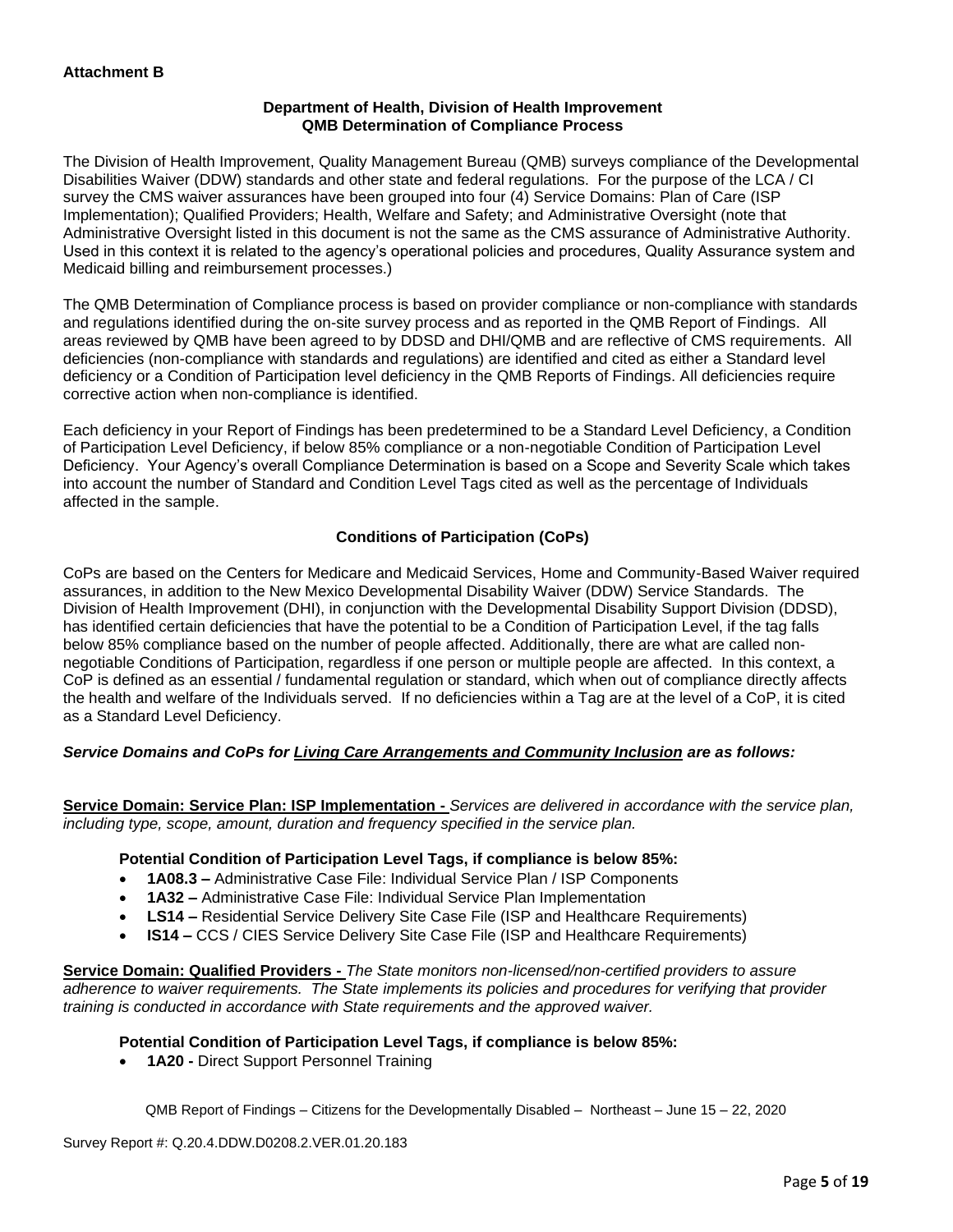- **1A22 -** Agency Personnel Competency
- **1A37 –** Individual Specific Training

## **Non-Negotiable Condition of Participation Level Tags (one or more Individuals are cited):**

- **1A25.1 –** Caregiver Criminal History Screening
- **1A26.1 –** Consolidated On-line Registry Employee Abuse Registry

**Service Domain: Health, Welfare and Safety -** *The State, on an ongoing basis, identifies, addresses and seeks to prevent occurrences of abuse, neglect and exploitation. Individuals shall be afforded their basic human rights. The provider supports individuals to access needed healthcare services in a timely manner.*

### **Potential Condition of Participation Level Tags, if compliance is below 85%:**

- **1A08.2 –** Administrative Case File: Healthcare Requirements & Follow-up
- **1A09 –** Medication Delivery Routine Medication Administration
- **1A09.1 –** Medication Delivery PRN Medication Administration
- **1A15.2 –** Administrative Case File: Healthcare Documentation (Therap and Required Plans)

#### **Non-Negotiable Condition of Participation Level Tags (one or more Individuals are cited):**

- **1A05 –** General Requirements / Agency Policy and Procedure Requirements
- **1A07 –** Social Security Income (SSI) Payments
- **1A09.2 –** Medication Delivery Nurse Approval for PRN Medication
- **1A15 –** Healthcare Coordination Nurse Availability / Knowledge
- **1A31 –** Client Rights/Human Rights
- **LS25.1 –** Residential Reqts. (Physical Environment Supported Living / Family Living / Intensive Medical Living)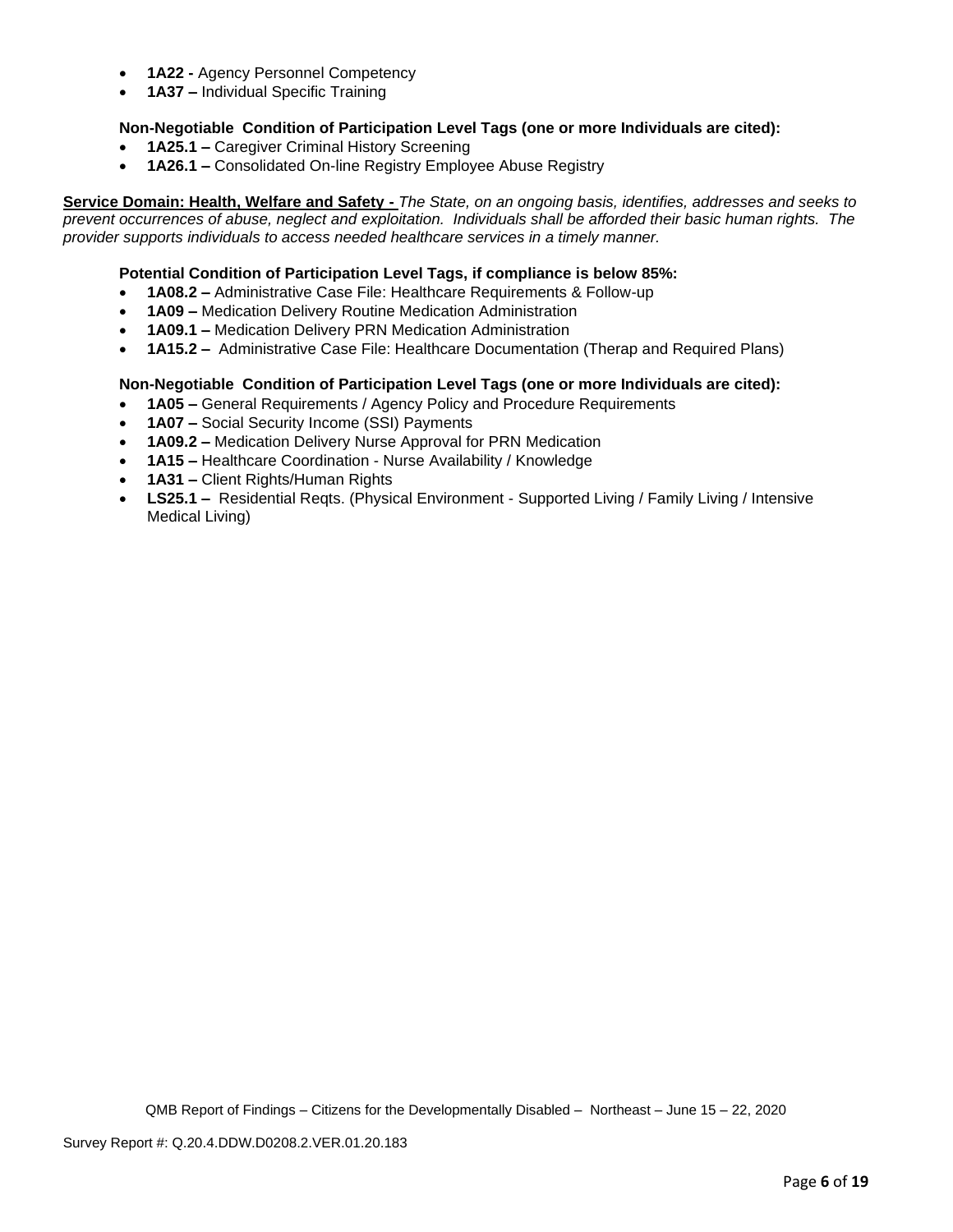## **Attachment C**

#### **Guidelines for the Provider Informal Reconsideration of Finding (IRF) Process**

#### **Introduction:**

Throughout the QMB Survey process, surveyors are openly communicating with providers. Open communication means surveyors have clarified issues and/or requested missing information before completing the review through the use of the signed/dated "Document Request," or "Administrative Needs," etc. forms. Regardless, there may still be instances where the provider disagrees with a specific finding. Providers may use the following process to informally dispute a finding.

#### **Instructions:**

- 1. The Informal Reconsideration of the Finding (IRF) request must be received in writing to the QMB Bureau Chief **within 10 business days** of receipt of the final Report of Findings **(***Note: No extensions are granted for the IRF)***.**
- 2. The written request for an IRF *must* be completed on the QMB Request for Informal Reconsideration of Finding form available on the QMB website: <https://nmhealth.org/about/dhi/cbp/irf/>
- 3. The written request for an IRF must specify in detail the request for reconsideration and why the finding is inaccurate.
- 4. The IRF request must include all supporting documentation or evidence.
- 5. If you have questions about the IRF process, email the IRF Chairperson, Valerie V. Valdez at [valerie.valdez@state.nm.us](mailto:valerie.valdez@state.nm.us) for assistance.

#### **The following limitations apply to the IRF process:**

- The written request for an IRF and all supporting evidence must be received within 10 business days.
- Findings based on evidence requested during the survey and not provided may not be subject to reconsideration.
- The supporting documentation must be new evidence not previously reviewed or requested by the survey team.
- Providers must continue to complete their Plan of Correction during the IRF process
- Providers may not request an IRF to challenge the sampling methodology.
- Providers may not request an IRF based on disagreement with the nature of the standard or regulation.
- Providers may not request an IRF to challenge the team composition.
- Providers may not request an IRF to challenge the DHI/QMB determination of compliance or the length of their DDSD provider contract.

A Provider forfeits the right to an IRF if the request is not received within 10 business days of receiving the report and/or does not include all supporting documentation or evidence to show compliance with the standards and regulations.

The IRF Committee will review the request; the Provider will be notified in writing of the ruling; no face-to-face meeting will be conducted.

When a Provider requests that a finding be reconsidered, it does not stop or delay the Plan of Correction process. **Providers must continue to complete the Plan of Correction, including the finding in dispute regardless of the IRF status.** If a finding is removed or modified, it will be noted and removed or modified from the Report of Findings. It should be noted that in some cases a Plan of Correction may be completed prior to the IRF process being completed. The provider will be notified in writing on the decisions of the IRF committee.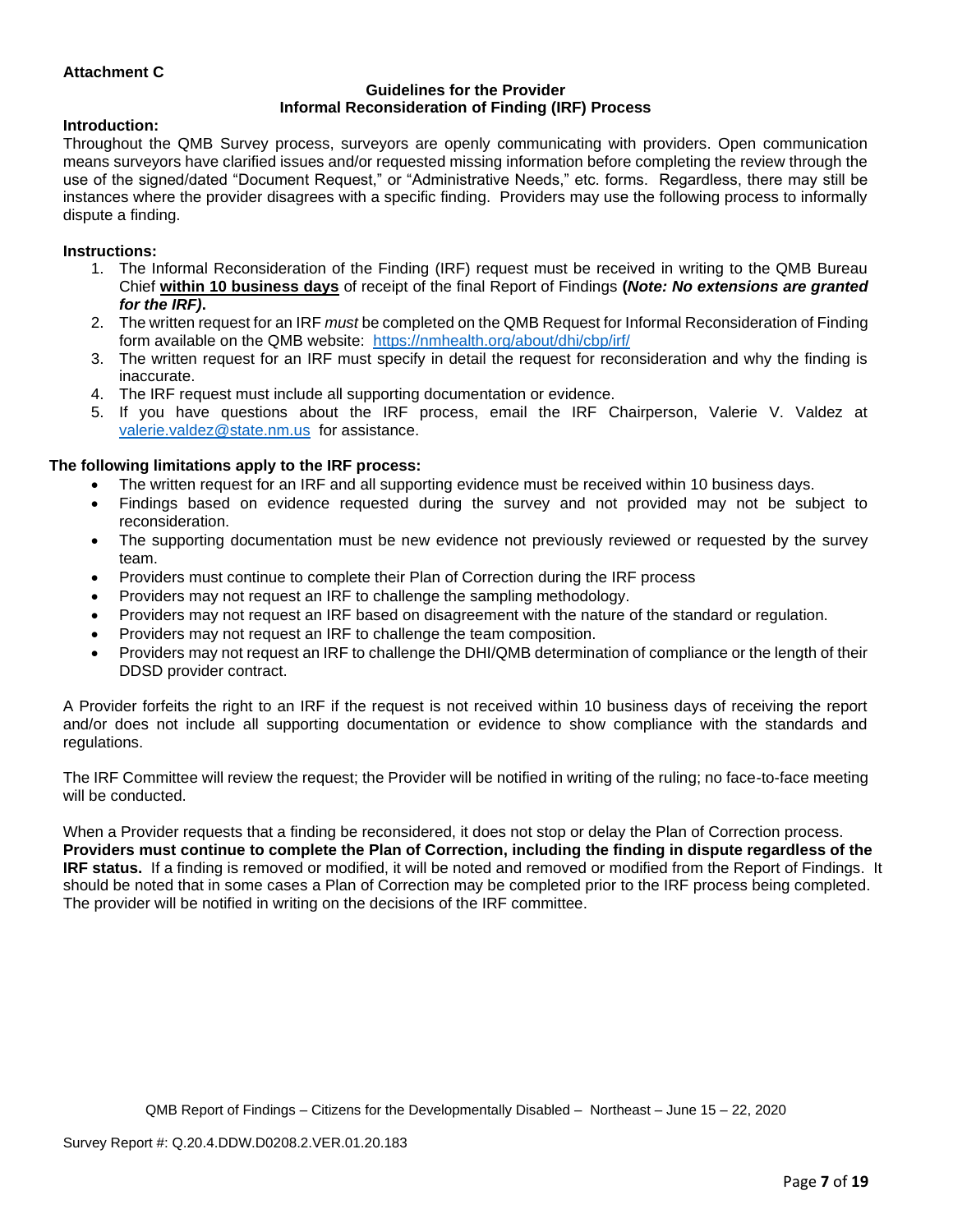## **QMB Determinations of Compliance**

## **Compliance:**

The QMB determination of *Compliance* indicates that a provider has either no deficiencies found during a survey or that no deficiencies at the Condition of Participation Level were found. The agency has obtained a level of compliance such that there is a minimal potential for harm to individuals' health and safety. To qualify for a determination of *Compliance*, the provider must have received no Conditions of Participation Level Deficiencies and have a minimal number of Individuals on the sample affected by the findings indicated in the Standards Level Tags.

## **Partial-Compliance with Standard Level Tags:**

The QMB determination of *Partial-Compliance with Standard Level Tags* indicates that a provider is in compliance with all Condition of Participation Level deficiencies but is out of compliance with a certain percentage of Standard Level deficiencies. This partial-compliance, if not corrected, may result in a negative outcome or the potential for more than minimal harm to individuals' health and safety. There are two ways to receive a determination of Partial Compliance with Standard Level Tags:

- 1. Your Report of Findings includes 16 or fewer Standards Level Tags with between 75% and 100% of the survey sample affected in any tag.
- 2. Your Report of Findings includes 17 or more Standard Level Tags with between 50% to 74% of the survey sample affected in any tag.

## **Partial-Compliance with Standard Level Tags and Condition of Participation Level Tags:**

The QMB determination of *Partial-Compliance with Standard Level Tags and Condition of Participation Level Tags*  indicates that a provider is out of compliance with one to five (1 – 5) Condition of Participation Level Tags. This partial-compliance, if not corrected, may result in a serious negative outcome or the potential for more than minimal harm to individuals' health and safety.

#### **Non-Compliance:**

The QMB determination of *Non-Compliance* indicates a provider is significantly out of compliance with both Standard Level deficiencies and Conditions of Participation level deficiencies. This non-compliance, if not corrected, may result in a serious negative outcome or the potential for more than minimal harm to individuals' health and safety. There are three ways an agency can receive a determination of Non-Compliance:

- 1. Your Report of Findings includes 17 or more total Tags with 0 to 5 Condition of Participation Level Tags with 75% to 100% of the survey sample affected in any Condition of Participation Level tag.
- 2. Your Report of Findings includes any amount of Standard Level Tags with 6 or more Condition of Participation Level Tags.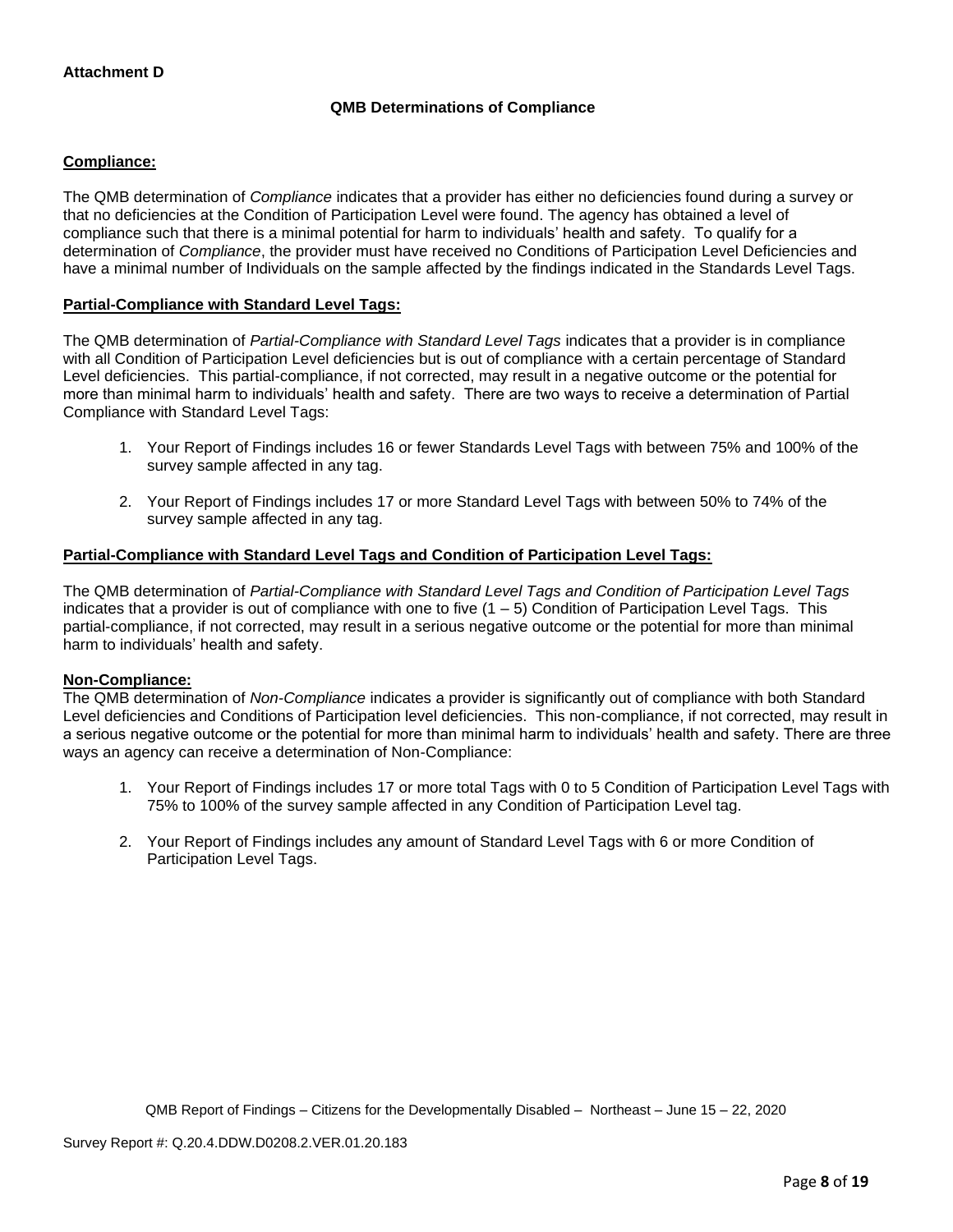| Compliance                                                                                                 | <b>Weighting</b>                                                                                                              |                                                                                                                          |                                                                                                                          |                                                                                                                               |                                                                                                                                |                                                                                                                             |                                                                                                               |
|------------------------------------------------------------------------------------------------------------|-------------------------------------------------------------------------------------------------------------------------------|--------------------------------------------------------------------------------------------------------------------------|--------------------------------------------------------------------------------------------------------------------------|-------------------------------------------------------------------------------------------------------------------------------|--------------------------------------------------------------------------------------------------------------------------------|-----------------------------------------------------------------------------------------------------------------------------|---------------------------------------------------------------------------------------------------------------|
| <b>Determination</b>                                                                                       |                                                                                                                               | LOW                                                                                                                      |                                                                                                                          | <b>MEDIUM</b>                                                                                                                 |                                                                                                                                | <b>HIGH</b>                                                                                                                 |                                                                                                               |
| <b>Total Tags:</b>                                                                                         | up to 16                                                                                                                      | 17 or more                                                                                                               | up to 16                                                                                                                 | 17 or more                                                                                                                    | <b>Any Amount</b>                                                                                                              | 17 or more                                                                                                                  | <b>Any Amount</b>                                                                                             |
|                                                                                                            | and                                                                                                                           | and                                                                                                                      | and                                                                                                                      | and                                                                                                                           | And/or                                                                                                                         | and                                                                                                                         | And/or                                                                                                        |
| COP Level Tags:                                                                                            | 0 COP                                                                                                                         | 0 COP                                                                                                                    | 0 COP                                                                                                                    | 0 COP                                                                                                                         | 1 to 5 COP                                                                                                                     | 0 to 5 CoPs                                                                                                                 | 6 or more COP                                                                                                 |
|                                                                                                            | and                                                                                                                           | and                                                                                                                      | and                                                                                                                      | and                                                                                                                           |                                                                                                                                | and                                                                                                                         |                                                                                                               |
| Sample Affected:                                                                                           | 0 to 74%                                                                                                                      | 0 to 49%                                                                                                                 | 75 to 100%                                                                                                               | 50 to 74%                                                                                                                     |                                                                                                                                | 75 to 100%                                                                                                                  |                                                                                                               |
| "Non-Compliance"                                                                                           |                                                                                                                               |                                                                                                                          |                                                                                                                          |                                                                                                                               |                                                                                                                                | 17 or more<br><b>Total Tags with</b><br>75 to 100% of<br>the Individuals<br>in the sample<br>cited in any CoP<br>Level tag. | Any Amount of<br><b>Standard Level</b><br>Tags and 6 or<br>more Conditions<br>of Participation<br>Level Tags. |
| "Partial Compliance<br>with Standard Level<br>tags and Condition of<br><b>Participation Level</b><br>Tags" |                                                                                                                               |                                                                                                                          |                                                                                                                          |                                                                                                                               | <b>Any Amount</b><br><b>Standard Level</b><br>Tags, plus 1 to 5<br><b>Conditions of</b><br><b>Participation Level</b><br>tags. |                                                                                                                             |                                                                                                               |
| "Partial Compliance<br>with Standard Level<br>tags"                                                        |                                                                                                                               |                                                                                                                          | up to 16<br><b>Standard Level</b><br>Tags with 75 to<br>100% of the<br>individuals in<br>the sample cited<br>in any tag. | 17 or more<br><b>Standard Level</b><br>Tags with 50 to<br><b>74%</b> of the<br>individuals in<br>the sample cited<br>any tag. |                                                                                                                                |                                                                                                                             |                                                                                                               |
| "Compliance"                                                                                               | Up to 16<br><b>Standard Level</b><br>Tags with 0 to<br><b>74% of the</b><br>individuals in<br>the sample<br>cited in any tag. | 17 or more<br><b>Standard Level</b><br>Tags with 0 to<br>49% of the<br>individuals in<br>the sample cited<br>in any tag. |                                                                                                                          |                                                                                                                               |                                                                                                                                |                                                                                                                             |                                                                                                               |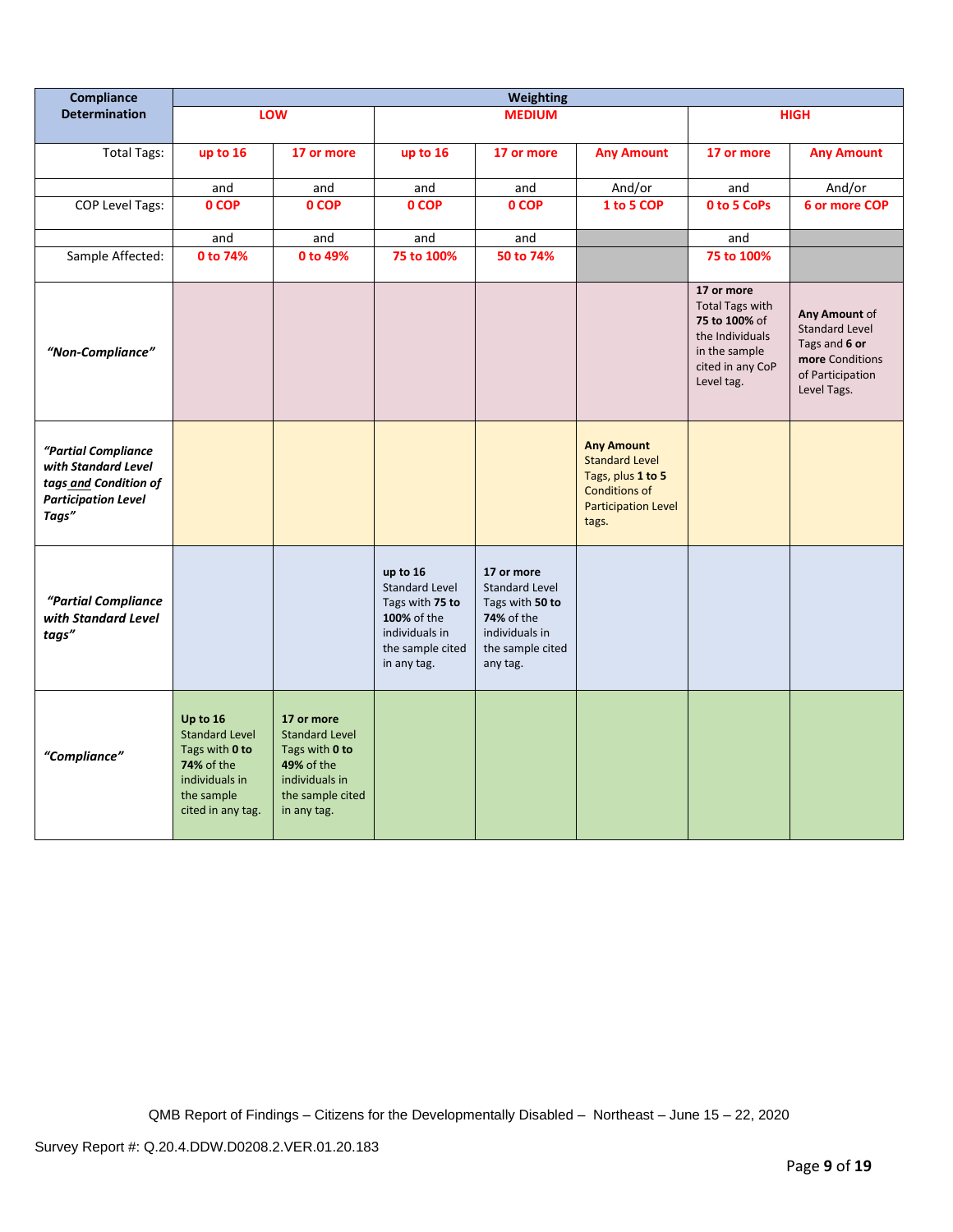| Agency:                     | Citizens for the Developmentally Disabled – Northeast Region                       |
|-----------------------------|------------------------------------------------------------------------------------|
| Program:                    | Developmental Disabilities Waiver                                                  |
| Service:                    | 2018: Supported Living, Customized In-Home Supports, Customized Community Supports |
| Survey Type:                | Verification                                                                       |
| <b>Routine Survey:</b>      | January 17 – 23, 2020                                                              |
| <b>Verification Survey:</b> | June 15 – 22, 2020                                                                 |

| <b>Standard of Care</b>                                                                                                                                                                                                                                                                                                                                                                                                                                                                                                                                                                                                                                                                                                                                                                                                                                                                                                                                                                                                                                                                                                                                                                                                                                                                                                      | <b>Routine Survey Deficiencies</b><br>January 17 - 23, 2020                                                                                                                                                                                                                                                                                                                                                                                                                                                                                                                                                                                                                                                                                                                                                                                                                                                | <b>Verification Survey New and Repeat Deficiencies</b><br>June 15 - 22, 2020                                                                                                                                                                                                                                                                                                                                                                                                                                                                                                                                                     |  |  |  |  |
|------------------------------------------------------------------------------------------------------------------------------------------------------------------------------------------------------------------------------------------------------------------------------------------------------------------------------------------------------------------------------------------------------------------------------------------------------------------------------------------------------------------------------------------------------------------------------------------------------------------------------------------------------------------------------------------------------------------------------------------------------------------------------------------------------------------------------------------------------------------------------------------------------------------------------------------------------------------------------------------------------------------------------------------------------------------------------------------------------------------------------------------------------------------------------------------------------------------------------------------------------------------------------------------------------------------------------|------------------------------------------------------------------------------------------------------------------------------------------------------------------------------------------------------------------------------------------------------------------------------------------------------------------------------------------------------------------------------------------------------------------------------------------------------------------------------------------------------------------------------------------------------------------------------------------------------------------------------------------------------------------------------------------------------------------------------------------------------------------------------------------------------------------------------------------------------------------------------------------------------------|----------------------------------------------------------------------------------------------------------------------------------------------------------------------------------------------------------------------------------------------------------------------------------------------------------------------------------------------------------------------------------------------------------------------------------------------------------------------------------------------------------------------------------------------------------------------------------------------------------------------------------|--|--|--|--|
| Service Domain: Health and Welfare - The state, on an ongoing basis, identifies, addresses and seeks to prevent occurrences of abuse, neglect and<br>exploitation. Individuals shall be afforded their basic human rights. The provider supports individuals to access needed healthcare services in a timely manner.                                                                                                                                                                                                                                                                                                                                                                                                                                                                                                                                                                                                                                                                                                                                                                                                                                                                                                                                                                                                        |                                                                                                                                                                                                                                                                                                                                                                                                                                                                                                                                                                                                                                                                                                                                                                                                                                                                                                            |                                                                                                                                                                                                                                                                                                                                                                                                                                                                                                                                                                                                                                  |  |  |  |  |
| Tag #1A09.1 Medication Delivery PRN                                                                                                                                                                                                                                                                                                                                                                                                                                                                                                                                                                                                                                                                                                                                                                                                                                                                                                                                                                                                                                                                                                                                                                                                                                                                                          | <b>Condition of Participation Level Deficiency</b>                                                                                                                                                                                                                                                                                                                                                                                                                                                                                                                                                                                                                                                                                                                                                                                                                                                         | <b>Condition of Participation Level Deficiency</b>                                                                                                                                                                                                                                                                                                                                                                                                                                                                                                                                                                               |  |  |  |  |
| <b>Medication Administration</b>                                                                                                                                                                                                                                                                                                                                                                                                                                                                                                                                                                                                                                                                                                                                                                                                                                                                                                                                                                                                                                                                                                                                                                                                                                                                                             |                                                                                                                                                                                                                                                                                                                                                                                                                                                                                                                                                                                                                                                                                                                                                                                                                                                                                                            |                                                                                                                                                                                                                                                                                                                                                                                                                                                                                                                                                                                                                                  |  |  |  |  |
| Developmental Disabilities (DD) Waiver Service<br>Standards 2/26/2018; Re-Issue: 12/28/2018; Eff<br>1/1/2019<br><b>Chapter 20: Provider Documentation and Client</b><br><b>Records 20.6 Medication Administration Record</b><br>(MAR): A current Medication Administration<br>Record (MAR) must be maintained in all settings<br>where medications or treatments are delivered.<br>Family Living Providers may opt not to use MARs if<br>they are the sole provider who supports the person<br>with medications or treatments. However, if there<br>are services provided by unrelated DSP, ANS for<br>Medication Oversight must be budgeted, and a MAR<br>must be created and used by the DSP.<br>Primary and Secondary Provider Agencies are<br>responsible for:<br>1. Creating and maintaining either an<br>electronic or paper MAR in their service<br>setting. Provider Agencies may use the MAR<br>in Therap, but are not mandated to do so.<br>2. Continually communicating any changes<br>about medications and treatments between<br>Provider Agencies to assure health and safety.<br>7. Including the following on the MAR:<br>a. The name of the person, a transcription of<br>the physician's or licensed health care<br>provider's orders including the brand and<br>generic names for all ordered routine and | After an analysis of the evidence it has been<br>determined there is a significant potential for a<br>negative outcome to occur.<br>Medication Administration Records (MAR) were<br>reviewed for the months of December 2019 and<br>January 2020.<br>Based on record review, 2 of 5 individuals had PRN<br>Medication Administration Records (MAR), which<br>contained missing elements as required by<br>standard:<br>Individual #1<br>December 2019<br>Medication Administration Records contain the<br>following medications. No Physician's Orders were<br>found for the following medications:<br>• Milk of Magnesia (PRN)<br>(Note: Physician Orders were received during<br>the on-site survey. Provider please complete<br>POC for ongoing QA/QI.)<br>• Tussin DM (PRN)<br>(Note: Physician Orders were received during<br>the on-site survey. Provider please complete<br>POC for ongoing QA/QI.) | <b>New / Repeat Finding:</b><br>After an analysis of the evidence it has been<br>determined there is a significant potential for a<br>negative outcome to occur.<br>Medication Administration Records (MAR) were<br>reviewed for the month of May 2020.<br>Based on record review, 1 of 4 individuals had PRN<br>Medication Administration Records (MAR), which<br>contained missing elements as required by<br>standard:<br>Individual #3<br>May 2020<br>No Effectiveness was noted on the Medication<br>Administration Record for the following PRN<br>medication:<br>• Loratadine $10mg - PRN - 5/19$ , 26,<br>(given 1 time) |  |  |  |  |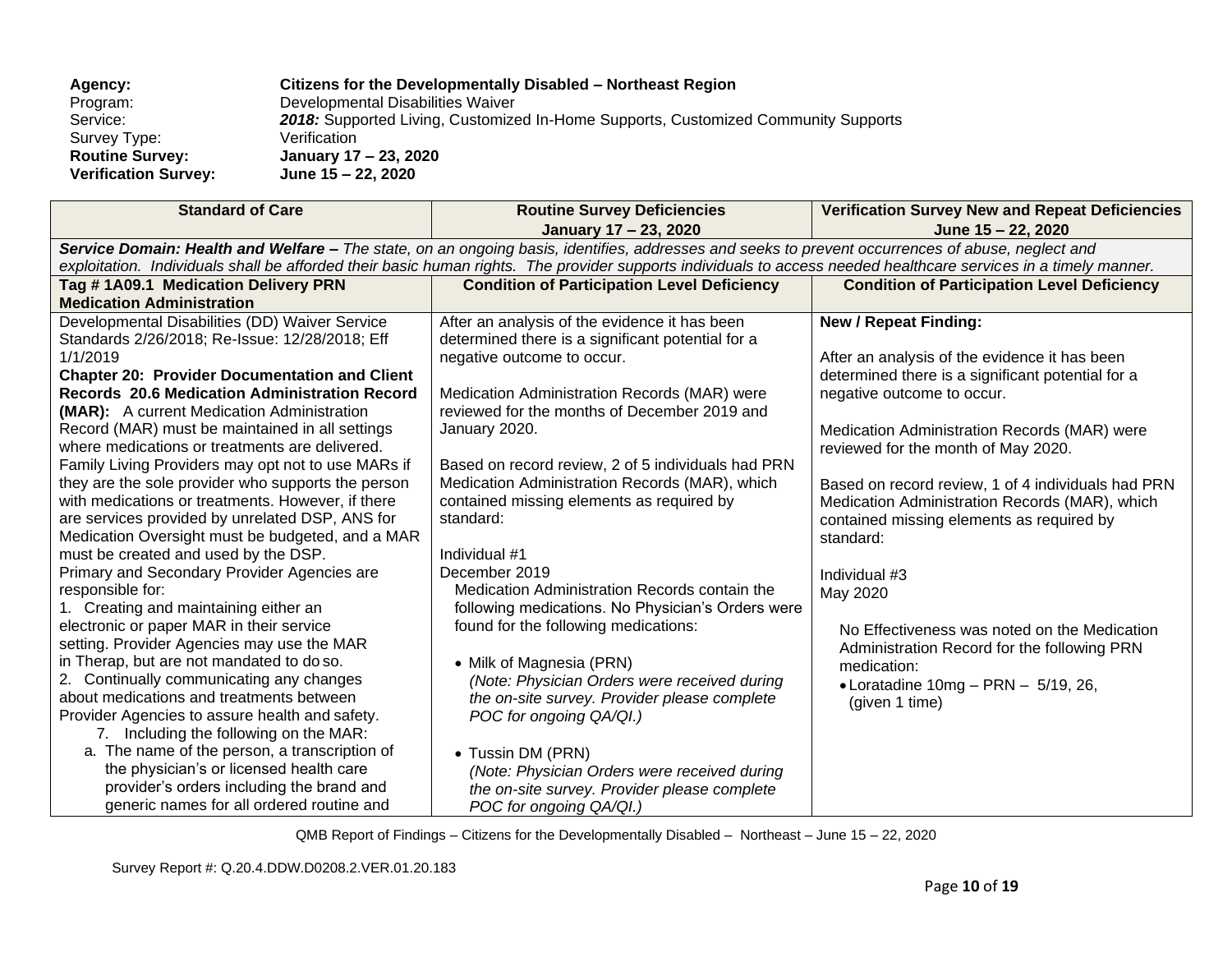| PRN medications or treatments, and the<br>diagnoses for which the medications or<br>treatments are prescribed;<br>b. The prescribed dosage, frequency and<br>method or route of administration; times<br>and dates of administration for all ordered<br>routine or PRN prescriptions or treatments;<br>over the counter (OTC) or "comfort"<br>medications or treatments and all self-<br>selected herbal or vitamin therapy;<br>c. Documentation of all time limited or<br>discontinued medications or treatments;<br>d. The initials of the individual administering<br>or assisting with the medication delivery<br>and a signature page or electronic record<br>that designates the full name<br>corresponding to the initials;<br>e. Documentation of refused, missed, or held<br>medications or treatments;<br>Documentation of any allergic<br>reaction that occurred due to<br>medication or treatments; and<br>g. For PRN medications or treatments:<br>i. instructions for the use of the PRN<br>medication or treatment which must include<br>observable signs/symptoms or<br>circumstances in which the medication or<br>treatment is to be used and the number of<br>doses that may be used in a 24-hour<br>period;<br>ii. clear documentation that the DSP<br>contacted the agency nurse prior to<br>assisting with the medication or<br>treatment, unless the DSP is a Family<br>Living Provider related by affinity of | • Tylenol 325mg Tablet (PRN)<br>(Note: Physician Orders were received during<br>the on-site survey. Provider please complete<br>POC for ongoing QA/QI.)<br>Individual #2<br>December 2019<br>Medication Administration Records contain the<br>following medications. No Physician's Orders were<br>found for the following medications:<br>• Guaifenesin 100 mg/5 ml (PRN)<br>(Note: Physician Orders were received during<br>the on-site survey. Provider please complete<br>POC for ongoing QA/QI.)<br>• Pepto-Bismol (PRN)<br>(Note: Physician Orders were received during<br>the on-site survey. Provider please complete<br>POC for ongoing QA/QI.)<br>Individual #3<br>December 2019<br>Medication Administration Records contain the<br>following medications. No Physician's Orders were<br>found for the following medications:<br>• Clonazepam 0.5 mg (PRN)<br>• Diabetic Tussin (PRN)<br>• Loratadine 10 mg (PRN)<br>(Note: Physician Orders were received during<br>the on-site survey. Provider please complete |  |
|---------------------------------------------------------------------------------------------------------------------------------------------------------------------------------------------------------------------------------------------------------------------------------------------------------------------------------------------------------------------------------------------------------------------------------------------------------------------------------------------------------------------------------------------------------------------------------------------------------------------------------------------------------------------------------------------------------------------------------------------------------------------------------------------------------------------------------------------------------------------------------------------------------------------------------------------------------------------------------------------------------------------------------------------------------------------------------------------------------------------------------------------------------------------------------------------------------------------------------------------------------------------------------------------------------------------------------------------------------------------------------------------------------------------------------------|------------------------------------------------------------------------------------------------------------------------------------------------------------------------------------------------------------------------------------------------------------------------------------------------------------------------------------------------------------------------------------------------------------------------------------------------------------------------------------------------------------------------------------------------------------------------------------------------------------------------------------------------------------------------------------------------------------------------------------------------------------------------------------------------------------------------------------------------------------------------------------------------------------------------------------------------------------------------------------------------------------------------------|--|
| consanguinity; and<br>iii. documentation of the effectiveness of<br>the PRN medication or treatment.                                                                                                                                                                                                                                                                                                                                                                                                                                                                                                                                                                                                                                                                                                                                                                                                                                                                                                                                                                                                                                                                                                                                                                                                                                                                                                                                  | POC for ongoing QA/QI.)<br>• Midol Complete (PRN)<br>• Tylenol 325 mg (PRN)                                                                                                                                                                                                                                                                                                                                                                                                                                                                                                                                                                                                                                                                                                                                                                                                                                                                                                                                                  |  |
| <b>Chapter 10 Living Care Arrangements</b><br>10.3.4 Medication Assessment and Delivery:                                                                                                                                                                                                                                                                                                                                                                                                                                                                                                                                                                                                                                                                                                                                                                                                                                                                                                                                                                                                                                                                                                                                                                                                                                                                                                                                              |                                                                                                                                                                                                                                                                                                                                                                                                                                                                                                                                                                                                                                                                                                                                                                                                                                                                                                                                                                                                                              |  |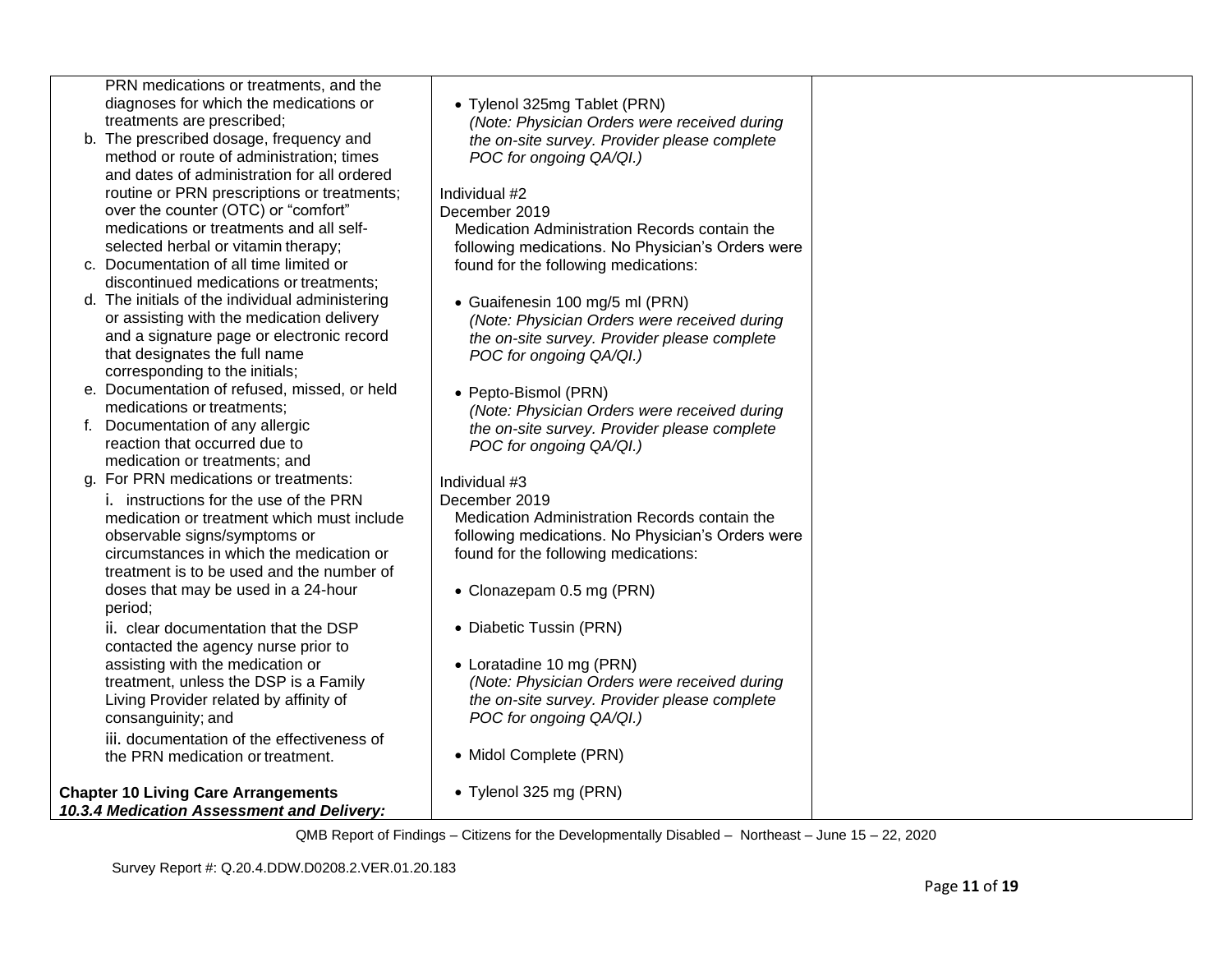| Living Supports Provider Agencies must support and<br>comply with:<br>1. the processes identified in the DDSD<br>AWMD training;<br>2. the nursing and DSP functions identified in<br>the Chapter 13.3 Part 2- Adult Nursing<br>Services;<br>3. all Board of Pharmacy regulations as noted in<br>Chapter 16.5 Board of Pharmacy; and<br>4. documentation requirements in a<br>Medication Administration Record (MAR) as<br>described in Chapter 20.6 Medication<br>Administration Record (MAR). | Individual #5<br>December 2019<br>Medication Administration Records contain the<br>following medications. No Physician's Orders were<br>found for the following medications:<br>• Acetaminophen (PRN)<br>(Note: Physician Orders were received during<br>the on-site survey. Provider please complete<br>POC for ongoing QA/QI.)<br>• Tums (PRN)<br>(Note: Physician Orders were received during<br>the on-site survey. Provider please complete<br>POC for ongoing QA/QI.)<br>• Tussin (PRN)<br>(Note: Physician Orders were received during<br>the on-site survey. Provider please complete<br>POC for ongoing QA/QI.) |  |
|------------------------------------------------------------------------------------------------------------------------------------------------------------------------------------------------------------------------------------------------------------------------------------------------------------------------------------------------------------------------------------------------------------------------------------------------------------------------------------------------|--------------------------------------------------------------------------------------------------------------------------------------------------------------------------------------------------------------------------------------------------------------------------------------------------------------------------------------------------------------------------------------------------------------------------------------------------------------------------------------------------------------------------------------------------------------------------------------------------------------------------|--|
|                                                                                                                                                                                                                                                                                                                                                                                                                                                                                                |                                                                                                                                                                                                                                                                                                                                                                                                                                                                                                                                                                                                                          |  |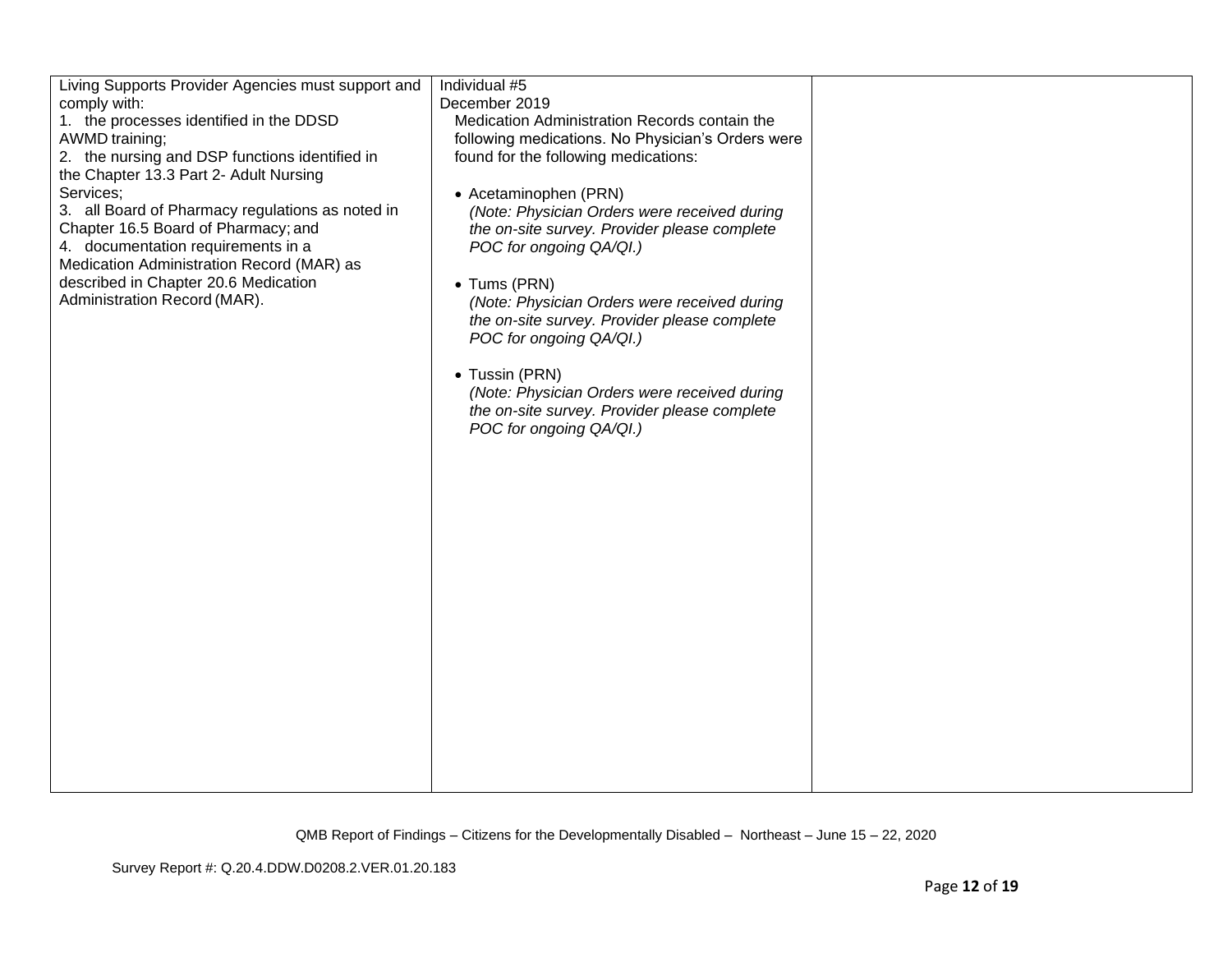| Tag #1A09.2 Medication Delivery Nurse<br><b>Approval for PRN Medication</b> |     | <b>Condition of Participation Level Deficiency</b> |
|-----------------------------------------------------------------------------|-----|----------------------------------------------------|
| Developmental Disabilities (DD) Waiver Service                              | N/A | <b>New Finding:</b>                                |
| Standards 2/26/2018; Re-Issue: 12/28/2018; Eff                              |     |                                                    |
| 1/1/2019                                                                    |     | After an analysis of the evidence it has been      |
| Chapter 13 Nursing Services: 13.2.12 Medication                             |     | determined there is a significant potential for a  |
| <b>Delivery:</b> Nurses are required to:                                    |     | negative outcome to occur.                         |
| 1. Be aware of the New Mexico Nurse Practice                                |     |                                                    |
| Act, and Board of Pharmacy standards and                                    |     | Based on record review, the Agency did not         |
| regulations.                                                                |     | maintain documentation of PRN authorization as     |
| 2. Communicate with the Primary Care Practitioner                           |     | required by standard for 1 of 4 Individuals.       |
| and relevant specialists regarding medications and                          |     |                                                    |
| any concerns with medications or side effects.                              |     | Individual #3                                      |
| 3. Educate the person, guardian, family, and IDT                            |     | May 2020                                           |
| regarding the use and implications of medications as                        |     |                                                    |
| needed.                                                                     |     | No documentation of the verbal authorization       |
| 4. Administer medications when required, such as                            |     | from the Agency nurse prior to each                |
| intravenous medications; other specific injections;                         |     | administration/assistance of PRN medication was    |
| via NG tube; non-premixed nebulizer treatments or                           |     | found for the following PRN medication:            |
| new prescriptions that have an ordered assessment.                          |     | • Loratadine 10mg - PRN - 5/19, 20, 26, 31         |
| 5. Monitor the MAR or treatment records at least                            |     | (given 1 time)                                     |
| monthly for accuracy, PRN use and errors.                                   |     |                                                    |
| 6.<br>Respond to calls requesting delivery of PRNs                          |     |                                                    |
| from AWMD trained DSP and non-related (surrogate                            |     |                                                    |
| or host) Family Living Provider Agencies.                                   |     |                                                    |
| 7. Assure that orders for PRN medications or                                |     |                                                    |
| treatments have:                                                            |     |                                                    |
| a. clear instructions for use;                                              |     |                                                    |
| b. observable signs/symptoms or                                             |     |                                                    |
| circumstances in which the medication is to                                 |     |                                                    |
| be used or withheld; and                                                    |     |                                                    |
| c. documentation of the response to and                                     |     |                                                    |
| effectiveness of the PRN medication                                         |     |                                                    |
| administered.                                                               |     |                                                    |
| 8. Monitor the person's response to the use of                              |     |                                                    |
| routine or PRN pain medication and contact the                              |     |                                                    |
| prescriber as needed regarding its effectiveness.                           |     |                                                    |
| 9. Assure clear documentation when PRN                                      |     |                                                    |
| medications are used, to include:                                           |     |                                                    |
| a. DSP contact with nurse prior to assisting                                |     |                                                    |
| with medication.                                                            |     |                                                    |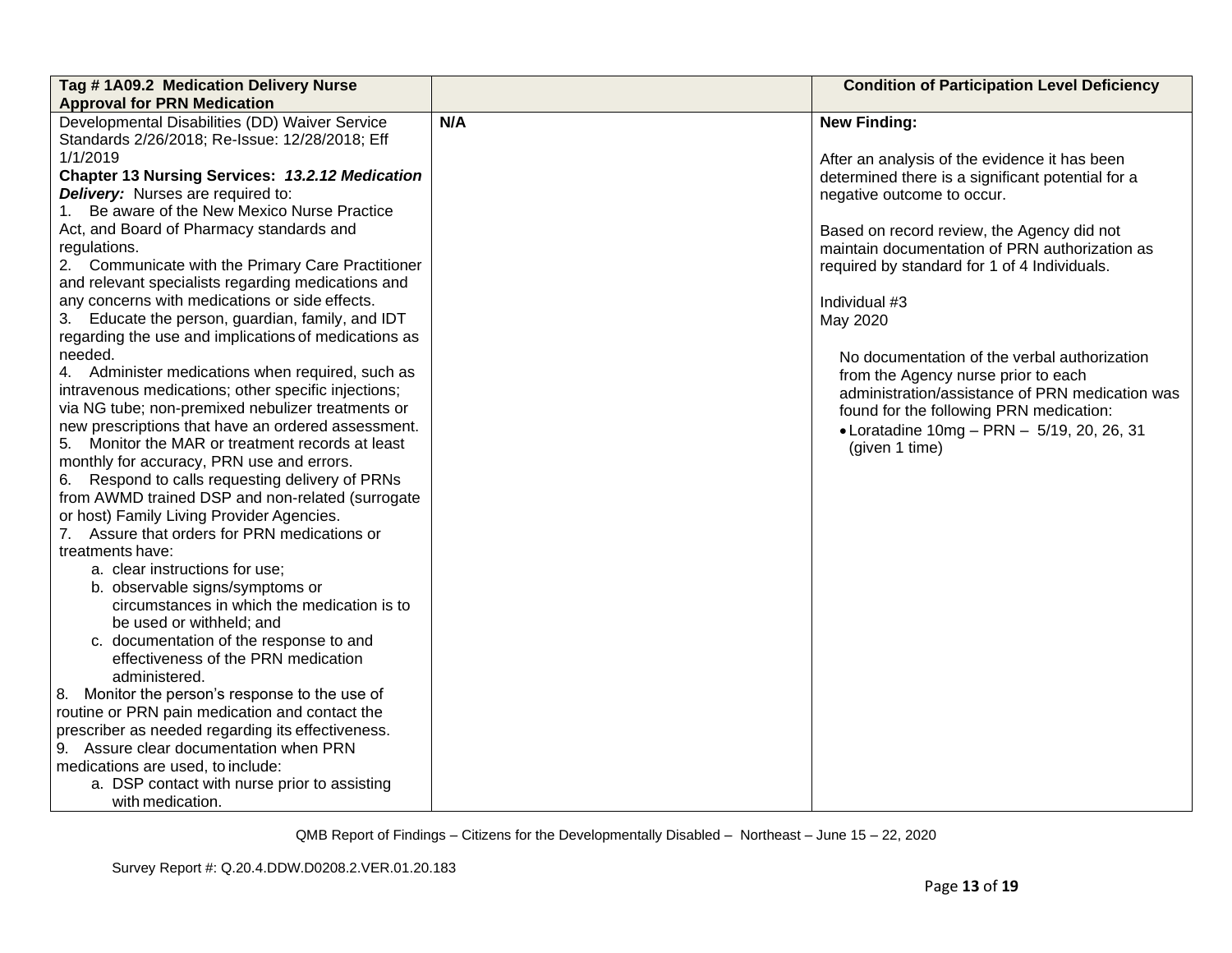| The only exception to prior consultation<br>i. |  |
|------------------------------------------------|--|
|                                                |  |
| with the agency nurse is to administer         |  |
| selected emergency medications as listed on    |  |
| the Publications section of the DOH-DDSD -     |  |
| <b>Clinical Services Website</b>               |  |
|                                                |  |
| https://nmhealth.org/about/ddsd/pgsv/clinical  |  |
|                                                |  |
|                                                |  |
| b. Nursing instructions for use of the         |  |
| medication.                                    |  |
| c. Nursing follow-up on the results of the PRN |  |
| use.                                           |  |
|                                                |  |
| d. When the nurse administers the PRN          |  |
| medication, the reasons why the                |  |
| medications were given and the person's        |  |
|                                                |  |
| response to the medication.                    |  |
|                                                |  |
|                                                |  |
|                                                |  |
|                                                |  |
|                                                |  |
|                                                |  |
|                                                |  |
|                                                |  |
|                                                |  |
|                                                |  |
|                                                |  |
|                                                |  |
|                                                |  |
|                                                |  |
|                                                |  |
|                                                |  |
|                                                |  |
|                                                |  |
|                                                |  |
|                                                |  |
|                                                |  |
|                                                |  |
|                                                |  |
|                                                |  |
|                                                |  |
|                                                |  |
|                                                |  |
|                                                |  |
|                                                |  |
|                                                |  |
|                                                |  |
|                                                |  |
|                                                |  |
|                                                |  |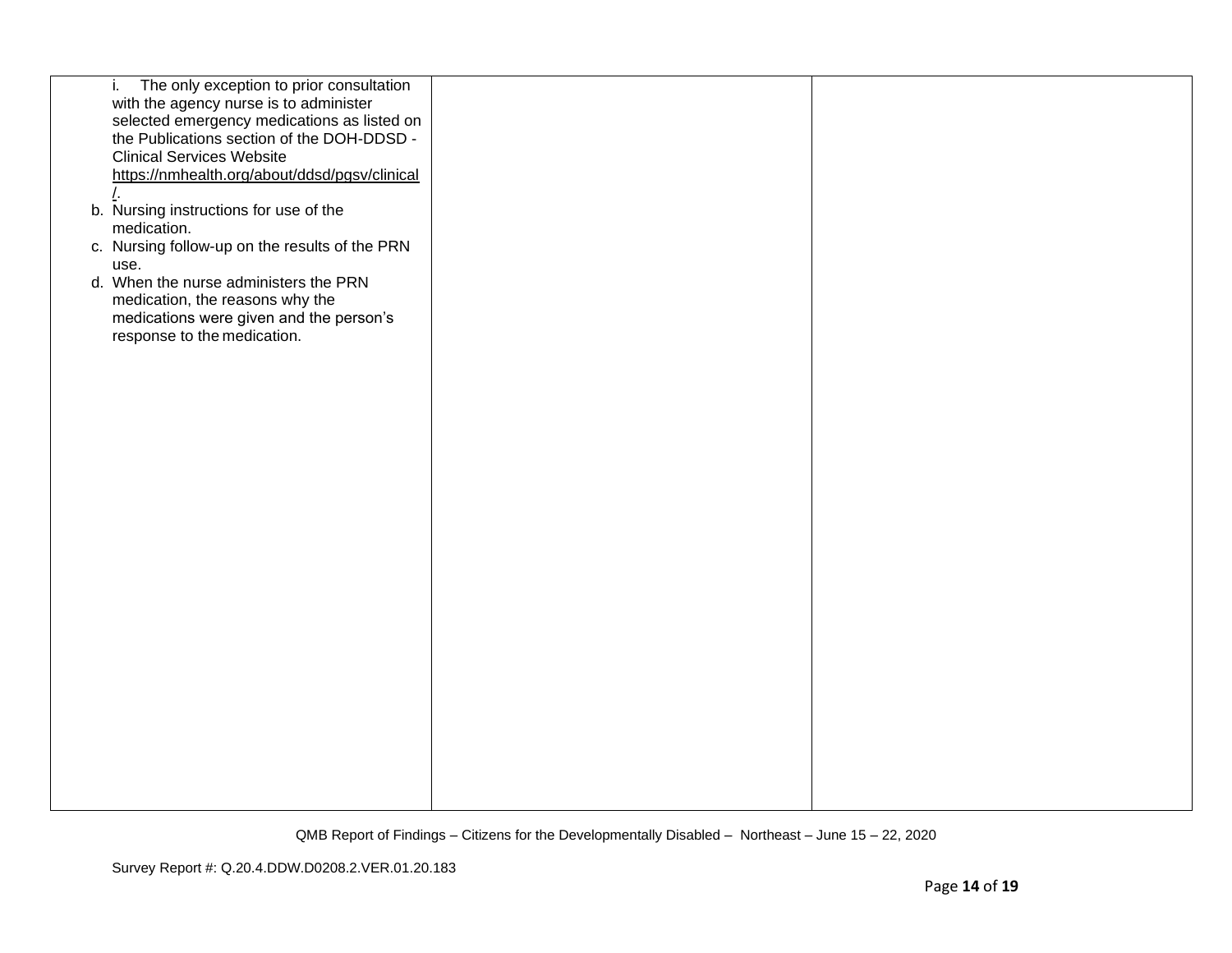| <b>Standard of Care</b>                                                                                                                                          | <b>Routine Survey Deficiencies</b>                 | <b>Verification Survey New and Repeat Deficiencies</b> |  |  |  |  |  |
|------------------------------------------------------------------------------------------------------------------------------------------------------------------|----------------------------------------------------|--------------------------------------------------------|--|--|--|--|--|
|                                                                                                                                                                  | January 17 - 23, 2020                              | June 15 - 22, 2020                                     |  |  |  |  |  |
| Service Domain: Service Plans: ISP Implementation - Services are delivered in accordance with the service plan, including type, scope, amount, duration and      |                                                    |                                                        |  |  |  |  |  |
| frequency specified in the service plan.                                                                                                                         |                                                    |                                                        |  |  |  |  |  |
| Tag #1A08 Administrative Case File (Other                                                                                                                        | <b>Standard Level Deficiency</b>                   | <b>COMPLETE</b>                                        |  |  |  |  |  |
| <b>Required Documents)</b>                                                                                                                                       |                                                    |                                                        |  |  |  |  |  |
| Tag # 1A08.3 Administrative Case File: Individual                                                                                                                | <b>Condition of Participation Level Deficiency</b> | <b>COMPLETE</b>                                        |  |  |  |  |  |
| <b>Service Plan / ISP Components</b>                                                                                                                             |                                                    |                                                        |  |  |  |  |  |
| Tag #1A08.1 Administrative and Residential                                                                                                                       | <b>Standard Level Deficiency</b>                   | <b>COMPLETE</b>                                        |  |  |  |  |  |
| <b>Case File: Progress Notes</b>                                                                                                                                 |                                                    |                                                        |  |  |  |  |  |
| Tag # 1A32 Administrative Case File: Individual                                                                                                                  | <b>Condition of Participation Level Deficiency</b> | <b>COMPLETE</b>                                        |  |  |  |  |  |
| <b>Service Plan Implementation</b>                                                                                                                               |                                                    |                                                        |  |  |  |  |  |
| Tag # 1A32.1 Administrative Case File: Individual                                                                                                                | <b>Standard Level Deficiency</b>                   | <b>COMPLETE</b>                                        |  |  |  |  |  |
| Service Plan Implementation (Not Completed at                                                                                                                    |                                                    |                                                        |  |  |  |  |  |
| <b>Frequency)</b>                                                                                                                                                |                                                    |                                                        |  |  |  |  |  |
| Tag # IS04 Community Life Engagement                                                                                                                             | <b>Standard Level Deficiency</b>                   | <b>COMPLETE</b>                                        |  |  |  |  |  |
|                                                                                                                                                                  |                                                    |                                                        |  |  |  |  |  |
| Tag #1A38 Living Care Arrangement /                                                                                                                              | <b>Standard Level Deficiency</b>                   | <b>COMPLETE</b>                                        |  |  |  |  |  |
| <b>Community Inclusion Reporting Requirements</b>                                                                                                                |                                                    |                                                        |  |  |  |  |  |
| Tag #1A38.1 Living Care Arrangement /                                                                                                                            | <b>Standard Level Deficiency</b>                   | <b>COMPLETE</b>                                        |  |  |  |  |  |
| <b>Community Inclusion Reporting Requirements</b>                                                                                                                |                                                    |                                                        |  |  |  |  |  |
| (Reporting Components)                                                                                                                                           |                                                    |                                                        |  |  |  |  |  |
| Tag # LS14 Residential Service Delivery Site                                                                                                                     | <b>Condition of Participation Level Deficiency</b> | <b>COMPLETE</b>                                        |  |  |  |  |  |
| <b>Case File (ISP and Healthcare Requirements)</b>                                                                                                               |                                                    |                                                        |  |  |  |  |  |
| Tag # LS14.1 Residential Service Delivery Site                                                                                                                   | <b>Standard Level Deficiency</b>                   | <b>COMPLETE</b>                                        |  |  |  |  |  |
| <b>Case File (Other Req. Documentation)</b>                                                                                                                      |                                                    |                                                        |  |  |  |  |  |
| Service Domain: Qualified Providers - The State monitors non-licensed/non-certified providers to assure adherence to waiver requirements. The State              |                                                    |                                                        |  |  |  |  |  |
| implements its policies and procedures for verifying that provider training is conducted in accordance with State requirements and the approved waiver.          |                                                    |                                                        |  |  |  |  |  |
| Tag #1A22 Agency Personnel Competency                                                                                                                            | <b>Condition of Participation Level Deficiency</b> | <b>COMPLETE</b>                                        |  |  |  |  |  |
|                                                                                                                                                                  |                                                    |                                                        |  |  |  |  |  |
| Tag #1A43.1 General Events Reporting:                                                                                                                            | <b>Standard Level Deficiency</b>                   | <b>COMPLETE</b>                                        |  |  |  |  |  |
| <b>Individual Reporting</b>                                                                                                                                      |                                                    |                                                        |  |  |  |  |  |
| Service Domain: Health and Welfare - The state, on an ongoing basis, identifies, addresses and seeks to prevent occurrences of abuse, neglect and                |                                                    |                                                        |  |  |  |  |  |
| exploitation. Individuals shall be afforded their basic human rights. The provider supports individuals to access needed healthcare services in a timely manner. |                                                    |                                                        |  |  |  |  |  |
| Tag # 1A08.2 Administrative Case File:                                                                                                                           | <b>Condition of Participation Level Deficiency</b> | <b>COMPLETE</b>                                        |  |  |  |  |  |
| <b>Healthcare Requirements &amp; Follow-up</b>                                                                                                                   |                                                    |                                                        |  |  |  |  |  |
| Tag #1A03 Continuous Quality Improvement                                                                                                                         | <b>Standard Level Deficiency</b>                   | <b>COMPLETE</b>                                        |  |  |  |  |  |
| <b>System &amp; Key Performance Indicators (KPIs)</b>                                                                                                            |                                                    |                                                        |  |  |  |  |  |
| Tag #1A09 Medication Delivery Routine                                                                                                                            | <b>Condition of Participation Level Deficiency</b> | <b>COMPLETE</b>                                        |  |  |  |  |  |
| <b>Medication Administration</b>                                                                                                                                 |                                                    |                                                        |  |  |  |  |  |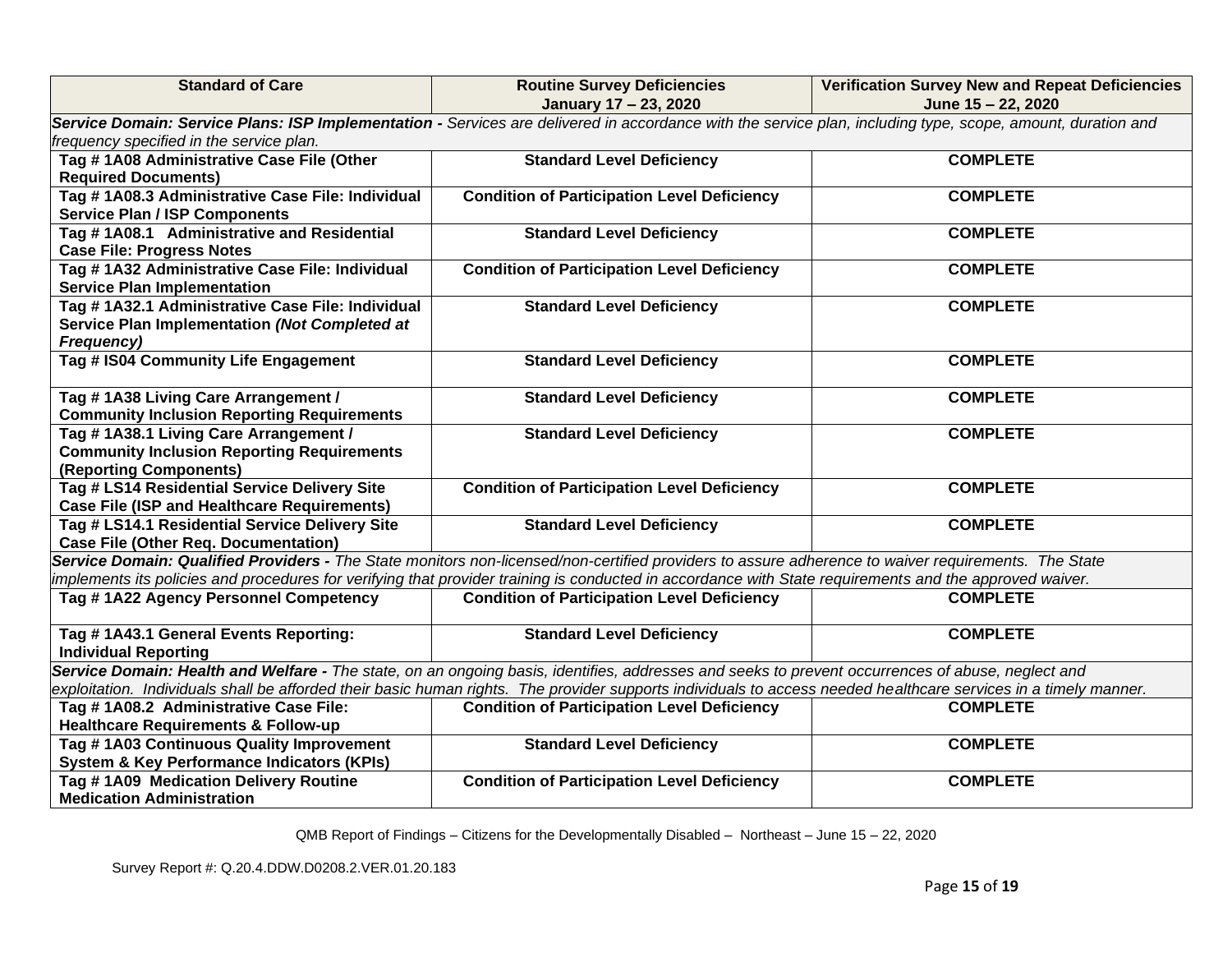| Tag #1A27.2 Duty to Report IRs Filed During On-<br>Site and/or IRs Not Reported by Provider                                                           | <b>Standard Level Deficiency</b>                   | <b>COMPLETE</b> |  |  |
|-------------------------------------------------------------------------------------------------------------------------------------------------------|----------------------------------------------------|-----------------|--|--|
| Tag #1A31 Client Rights / Human Rights                                                                                                                | <b>Condition of Participation Level Deficiency</b> | <b>COMPLETE</b> |  |  |
| Tag #1A33.1 Board of Pharmacy - License                                                                                                               | <b>Standard Level Deficiency</b>                   | <b>COMPLETE</b> |  |  |
| Tag # LS25 Residential Health & Safety                                                                                                                | <b>Standard Level Deficiency</b>                   | <b>COMPLETE</b> |  |  |
| (Supported Living / Family Living / Intensive                                                                                                         |                                                    |                 |  |  |
| <b>Medical Living)</b>                                                                                                                                |                                                    |                 |  |  |
| Tag # LS25.1 Residential Regts. (Physical                                                                                                             | <b>Condition of Participation Level Deficiency</b> | <b>COMPLETE</b> |  |  |
| Environment - Supported Living / Family Living /                                                                                                      |                                                    |                 |  |  |
| <b>Intensive Medical Living)</b>                                                                                                                      |                                                    |                 |  |  |
| Service Domain: Medicaid Billing/Reimbursement - State financial oversight exists to assure that claims are coded and paid for in accordance with the |                                                    |                 |  |  |
| reimbursement methodology specified in the approved waiver.                                                                                           |                                                    |                 |  |  |
| Tag # LS26 Supported Living Reimbursement                                                                                                             | <b>Standard Level Deficiency</b>                   | <b>COMPLETE</b> |  |  |
|                                                                                                                                                       |                                                    |                 |  |  |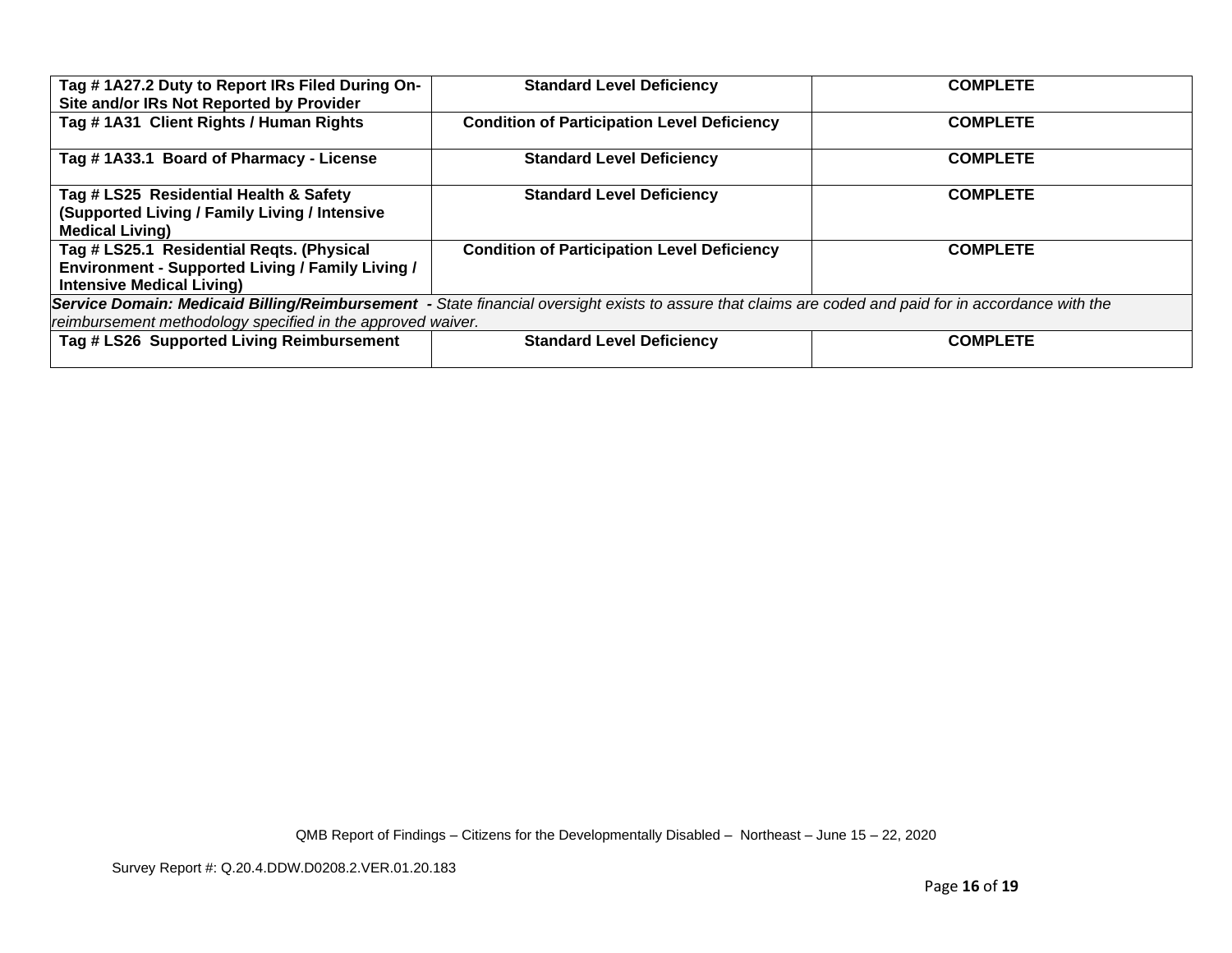|                                                                                | Verification Survey Plan of Correction, On-going QA/QI and Responsible Party                                                                                                                                                                                                                                                    | <b>Completion Date</b> |
|--------------------------------------------------------------------------------|---------------------------------------------------------------------------------------------------------------------------------------------------------------------------------------------------------------------------------------------------------------------------------------------------------------------------------|------------------------|
| Tag #1A09.1 Medication<br><b>Delivery PRN Medication</b><br>Administration     | Provider:<br>State your Plan of Correction for the deficiencies cited in this tag here (How is the deficiency going to<br>be corrected? This can be specific to each deficiency cited or if possible an overall correction?): $\rightarrow$                                                                                     |                        |
|                                                                                | <b>Provider:</b><br>Enter your ongoing Quality Assurance/Quality Improvement processes as it related to this tag<br>number here (What is going to be done? How many individuals is this going to affect? How often will this be<br>completed? Who is responsible? What steps will be taken if issues are found?): $\rightarrow$ |                        |
| Tag #1A09.2 Medication<br>Delivery Nurse Approval for<br><b>PRN Medication</b> | Provider:<br>State your Plan of Correction for the deficiencies cited in this tag here (How is the deficiency going to<br>be corrected? This can be specific to each deficiency cited or if possible an overall correction?): $\rightarrow$                                                                                     |                        |
|                                                                                | <b>Provider:</b><br>Enter your ongoing Quality Assurance/Quality Improvement processes as it related to this tag<br>number here (What is going to be done? How many individuals is this going to affect? How often will this be<br>completed? Who is responsible? What steps will be taken if issues are found?): $\rightarrow$ |                        |